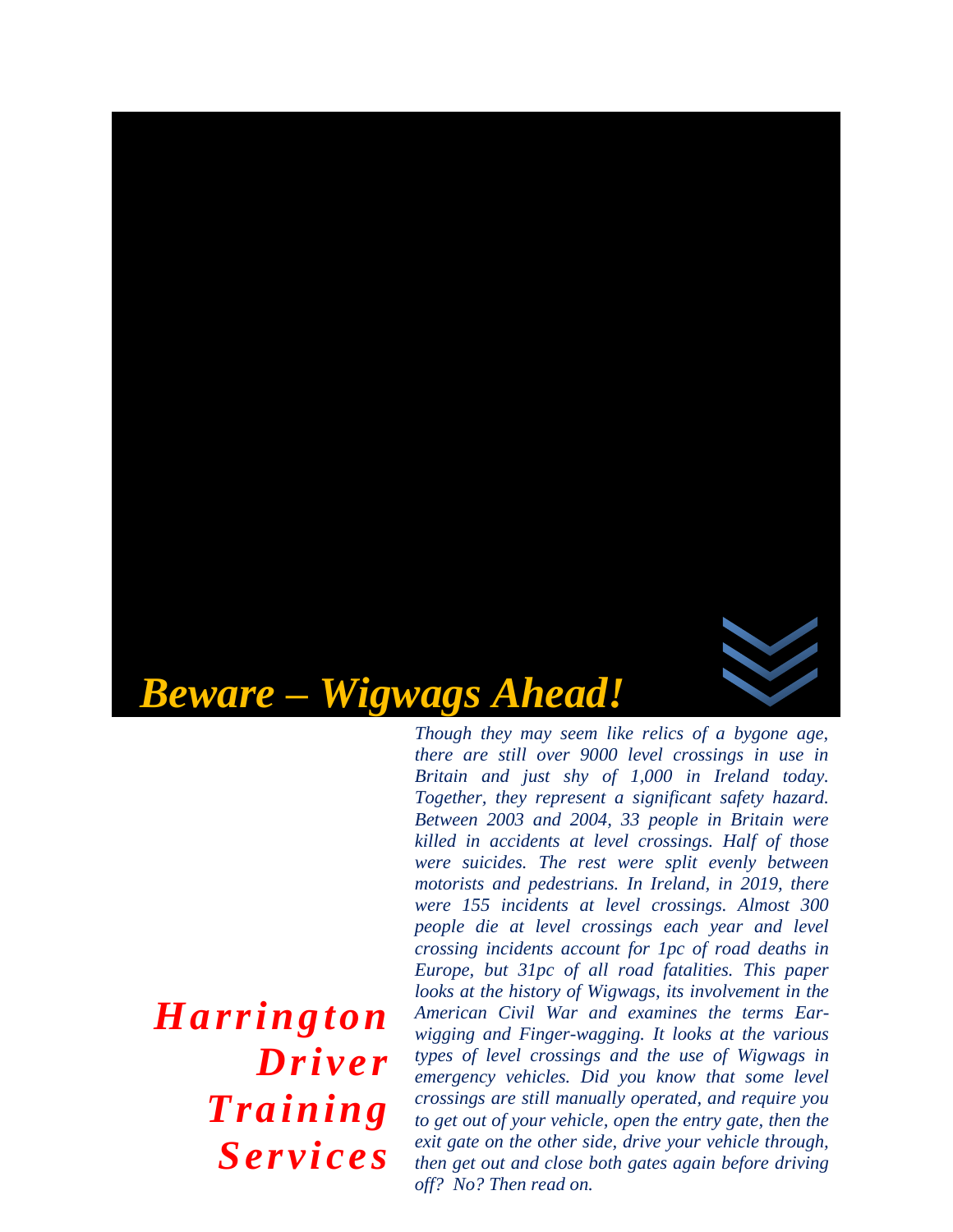# *Beware! – Wigwags Ahead.*

 *Tom Harrington LL B F Inst. MTD (April 2020)*

*Wigwag - "To send a signal by or as if by flag or light waved according to*   $\alpha$  code<sup>".</sup>

he history of level crossings depends on the location, but often early level crossings had a [flagman](https://en.wikipedia.org/wiki/Flagman_(rail)) in a nearby booth that would, on the approach of a  $\mathsf{\mathsf{L}}$  train, wave a red flag or lantern to stop all traffic and clear the tracks. Gated The history of level crossings depends on the location, but often early level crossings had a flagman in a nearby booth that would, on the approach of a train, wave a red flag or lantern to stop all traffic and clear the t people trespassing and livestock, and they protected the users of the crossing when closed by the signalman/gateman. In the second quarter of the 20th century, manual or electrical [closable gates](https://en.wikipedia.org/wiki/Boom_barrier) that barricaded the roadway started to be introduced, intended to be a complete barrier against intrusion of any road traffic onto the railway. Automatic crossings are now commonplace in many countries as motor vehicles replaced [horse-drawn vehicles](https://en.wikipedia.org/wiki/Horse-drawn_vehicle) and the need for animal protection diminished with time. Full, half or no barrier crossings superseded gated crossings, although crossings of older types can still be found in places. In rural regions with sparse traffic, the least expensive type of level crossing to operate is one without flagmen or gates, with only a warning sign posted. This type has been common across North America and in many developing countries. Some international rules have helped to harmonize level crossings. For instance, the [1968 Vienna](https://en.wikipedia.org/wiki/Vienna_Convention_on_Road_Signs_and_Signals)  [Convention](https://en.wikipedia.org/wiki/Vienna_Convention_on_Road_Signs_and_Signals) states (chapter 3, article 23b) that:

- "One or two blinking red light indicates a car should stop; if they are yellow the car can pass with caution".
- Article 27 suggests stop lines at level crossings.
- Article 33, 34, 35 and 36 are specific to level crossings, because level crossings are recognized as dangerous.
- Article 35 indicates a cross should exist when there is no barrier or lights.
- This has been implemented in many countries, including countries which are not part of the Vienna Convention.<sup>2</sup>

l

 $1$  merriamwebster.com

<sup>2</sup> Level Crossings. en.wikipedia.org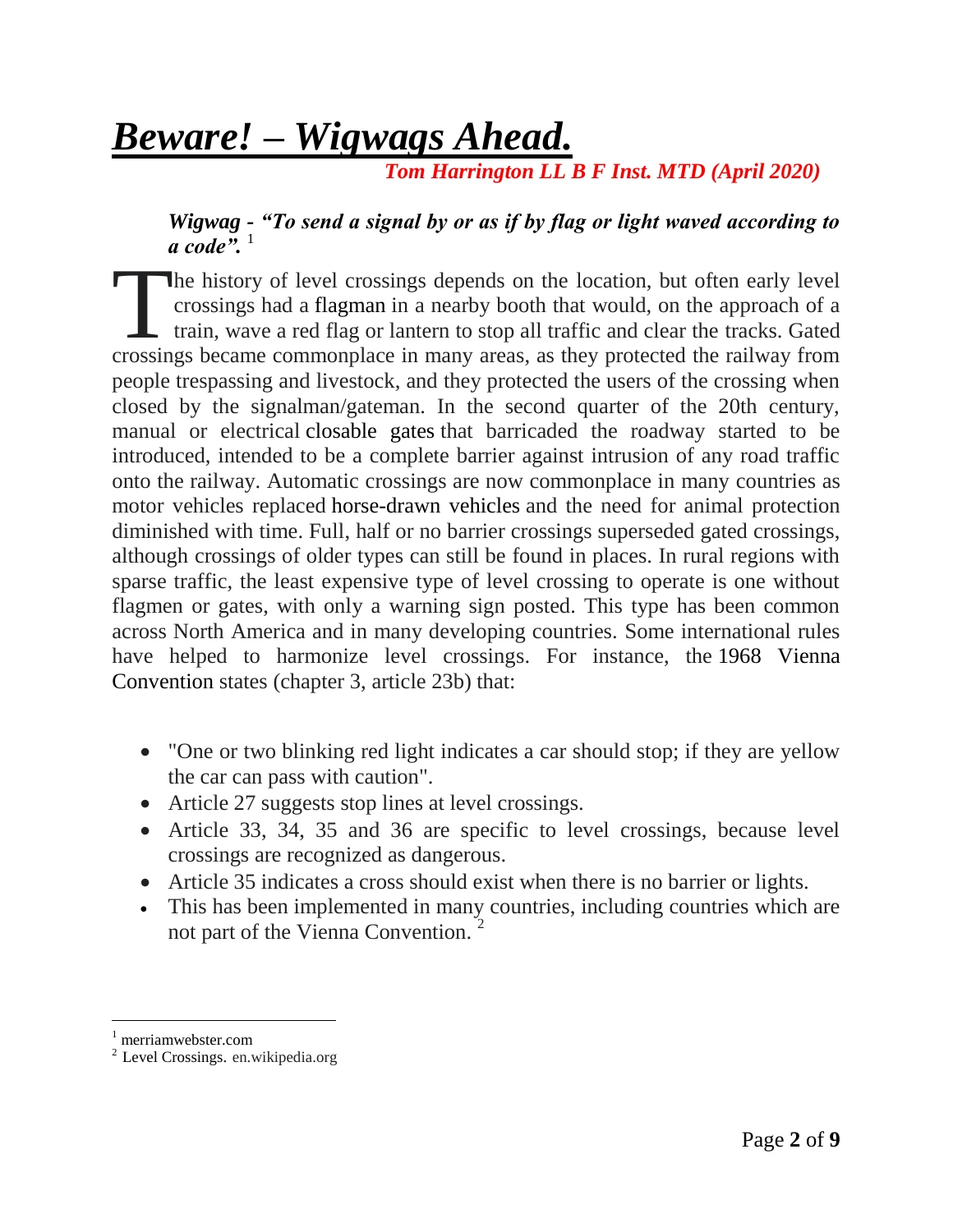During a recent conversation with a friend and colleague (no names mentioned) who incidentally is regarded as a top class driver/driver trainer and who possesses all the industry driving and training qualifications - the word 'Wigwag' came up. Based on the conversation I decided to 'look into' and write about these important warning devices located at level crossings, at other places and also used by emergency vehicles. Wigwag – not to be confused with the term Wigwam - an Indian tepee - is a nickname given to a type railroad grade crossing signal once common in North America named for the pendulum like motion and used to signal the approach of a train. It is generally credited to Albert Hunt, a mechanical engineer at Southern California's Pacific Electric Interurban Streetcar Railroad who invented it in 1909 for safer railroad grade crossings. The term should not be confused with its usage in Britain where Wigwags are alternate flashing lights such as those found at modern level crossings.<sup>3</sup> First, let's look at the term wig and then the term wag and see how they originated and where we may have experienced them in the past. Many of us as kids were given an ear-wigging from our parents if we did something wrong. Also, when at school it was common practice to get an ear-wigging from the teacher if he/she considered it necessary to chastise an unruly pupil. However, that practice wouldn't be allowed today. Wagging on the other hand was used to scold or harangue For example, a finger-wagging or a tonguewagging is used to scold or berate someone.

### *Back & Forth Movements*

During the American Civil War (1861-1865), messages were sent using flags, winking lights and rockets. The signal system, an American device was first tested in border warfare against the hostile Navajo Indians'; afterwards the quick-witted soldiers of both the Federal and Confederate armies developed portable signalling to great advantage.<sup>4</sup> The oldest flag system associated with the US Army Signal Corps is called Wigwag. The name reflects the concept of back and forth movements as a means of signalling through motion. The signalling system was developed for military field operations by Army surgeon Albert, J. Myer prior to the Civil War. He developed this system based on a two-element "tap-code" he created for the deaf. Myer's flag system used one flag for signalling. The position of the flag, left, right and front represented the numerals 1, 2 and 3 respectively and combinations of these numerals were used to convey the message.<sup>5</sup>

 $\overline{a}$ 

<sup>3</sup> *Definitions& Translations*. definitions.net 4 *The Signal Corps.* A.W. Greely. Maj. General, US Army 1860-1865. civilwarsignals.org

 $<sup>5</sup>$  The Wigwag Civil War. civilwarsignals.org</sup>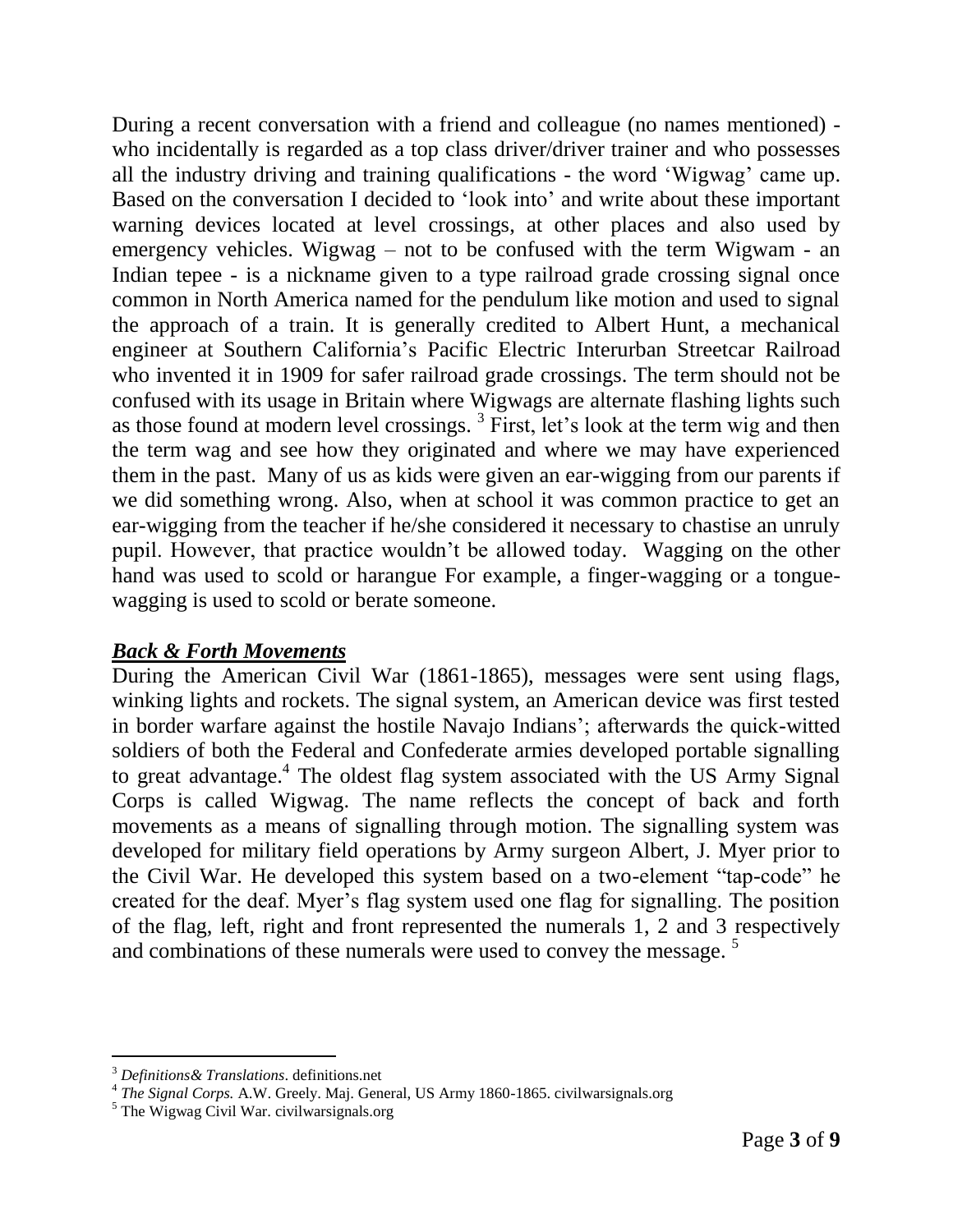## *Ear-wigging - Coined in Parliament?*

Ear-wigging is said to come from the old wives' tale, that an earwig could burrow into a person's head via the ear and poison the brain. However improbable that may be seen, there is certainly support for the view that the term was coined in the UK Parliament for the practice whereby members of the governing party would approach the chamber behind the Speaker's chair and as they passed by would whisper into the Speaker's ear. Until the present Speaker, incumbents used to wear a full bottomed wig rather like judges so it was necessary to raise the corner of the wig to expose the ear, hence the term ear-wigging. It also appears that the term earwigging is meant to "annoy or attempt to influence by private talk". Further, it is a legal term unique to the US state of Mississippi. Under state law the practice of ear-wigging - a term intended to prevent an attorney from discussing the facts of a case outside of formal legal proceedings - has come to mean improper *ex parte* communication prohibited by Mississippi Chancery Court rules. <sup>6</sup>

## *Finger-wagging- a Sign of Anger*

The origin of finger-wagging dates back to Pagan Rome when priests used it to express erotic temptation. When the country embraced Christianity as its religion, the finger-wag was termed. The expression of "wagging thine finger" was also banned and punishable by death during the middle ages. It wasn't until the Enlightment that finger-wagging returned to legality. Although people didn't know what finger-wagging meant, it was associated as a sign of anger since people before died for doing it. Over time, the finger-wags meaning slowly waned until it only signified slight anger. <sup>7</sup> Wigwag signals are traffic signals consisting of a set of three lamps mounted on a rectangular board, with an upper pair of horizontally aligned red lamps which flash alternatively when in operation. These lights stay on for the duration of the closure of the track. The lower lamp is normally amber and comes on about three to five seconds before the red lamps begin to flash. This light (amber) is used in a similar fashion to the amber light on standard signal heads, warning that a red signal is about to be lit and that approaching vehicles should stop – provided they can do so safely. The boards on which the lamps are mounted are invariably black and have a red and white chequered surrounding, although a narrow white plain edge is occasionally used. The most common use of wigwags is to protect level crossing. However, as previously mentioned, they are also used widely to warn of open bridges and vehicles emerging from fire stations as well as in a range of other situations, where the road ahead may be blocked at random times.

l

<sup>6</sup> Charles Holloway. 1 November 2011*. Ear-wigging*. charlesholloway.co.uk

 $<sup>7</sup>$  Wag of the finger. Wikialty.com</sup>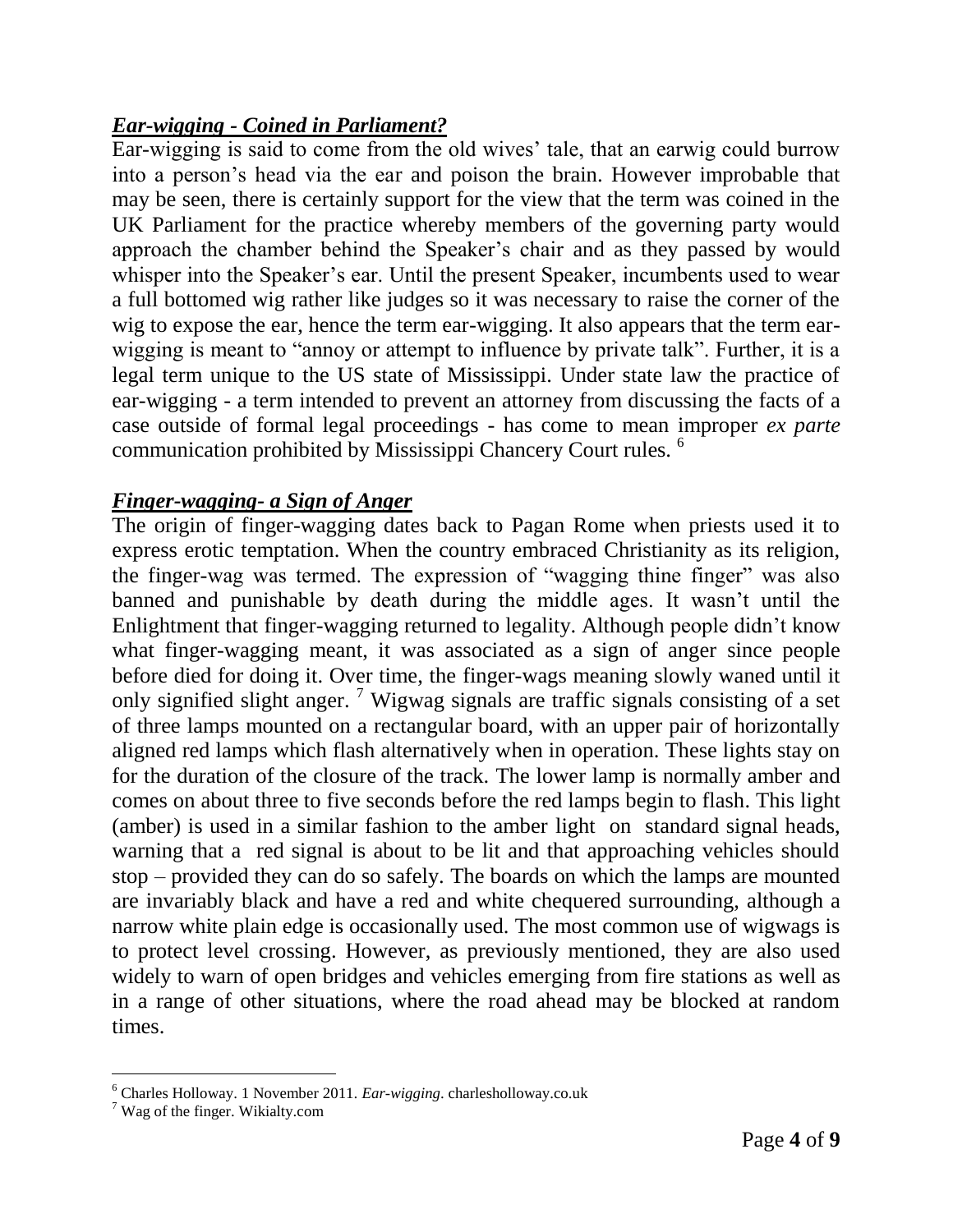More regular blockages such as occasioned by cattle being taken for milking have simpler warning lights. The advance warning of a Wigwag signal sign  $$ colloquially known as  $a - 'stop$  when light shows' – is a supplementary plate used to indicate the presence of Wigwag signals at either a level crossing, swing or lifting bridge, airfield, tunnel, an emergency service station or other place where traffic has to stop infrequently. .8

# *Many Types of Crossings*

A level crossing is where a railway line is crossed by a road or right of way without the use of a tunnel or bridge. Currently, there are almost 9,000 level crossings in Great Britain. Over 7,000 are managed by Network Rail. The rest are located on heritage railways, metro systems or industrial railways. A level crossing is an at-grade crossing between a road and a railway. As of May 2006, there were 7,674 such crossings in the UK, though a large number are for pedestrians only. These crossings 1,623 have some form of control (barriers or signals). Because of the dangers associated with level crossings, no new level crossings are to be constructed in the UK other than in exceptional circumstances. There are many types of crossings: manually controlled gates; manually controlled barriers; automatic half barriers; automatic open crossings and open crossings. Other types of crossings may be restricted in who can use them. These usually involve the user opening and closing the gates or barriers themselves. Sometimes miniature warning lights are installed to advise when it's safe to cross. In other situations the user must telephone the signal box to get permission to cross the line. Instances of this could be very heavy long slow moving vehicles or herds of cattle.

## *Passive or Active Protection*

Trains have a much larger [mass](https://en.wikipedia.org/wiki/Mass) relative to their braking capability, and thus a far longer [braking distance](https://en.wikipedia.org/wiki/Braking_distance) than road vehicles. With rare exceptions, trains do not stop at level crossings and rely on vehicles and pedestrians to clear the tracks in advance. Level crossings constitute a significant safety concern internationally. On average, each year around 400 people in the [European Union](https://en.wikipedia.org/wiki/European_Union)  $9^{\circ}$  and over 300 in the United States <sup>10</sup> are killed in level crossing accidents.

 $\overline{a}$ <sup>8</sup> Warning signals/ Advance warning of Wigwag signals. sabre-roads.org.uk

<sup>9</sup> Cirovic, G.; Pamucar, D. (2012). *"Decision support model for prioritizing railway level crossings for safety improvements: Application of the adaptive neuro-fuzzy system".* Expert Systems with Applications. **40** (6): 2208– 2223. *[doi](https://en.wikipedia.org/wiki/Doi_(identifier))*:*[10.1016/j.eswa.2012.10.041](https://doi.org/10.1016%2Fj.eswa.2012.10.041)*

<sup>10</sup> *[^](https://en.wikipedia.org/wiki/Level_crossing#cite_ref-5)* Mok, Shannon C; Savage, Ian (1 August 2005*). ["Why Has Safety Improved at Rail-Highway Grade](http://ageconsearch.umn.edu/record/208237/files/2004_ImproveSafety_paper.pdf)  [Crossings?"](http://ageconsearch.umn.edu/record/208237/files/2004_ImproveSafety_paper.pdf)* (*PDF)*. *Risk Analysis. 25 (4): 867–881.* [doi](https://en.wikipedia.org/wiki/Doi_(identifier))*:*[10.1111/j.1539-](https://doi.org/10.1111%2Fj.1539-6924.2005.00642.x) [6924.2005.00642.x](https://doi.org/10.1111%2Fj.1539-6924.2005.00642.x)*.* [PMID](https://en.wikipedia.org/wiki/PMID_(identifier)) [16268935](https://pubmed.ncbi.nlm.nih.gov/16268935)*.* [S2CID](https://en.wikipedia.org/wiki/S2CID_(identifier)) [5744697](https://api.semanticscholar.org/CorpusID:5744697)*.*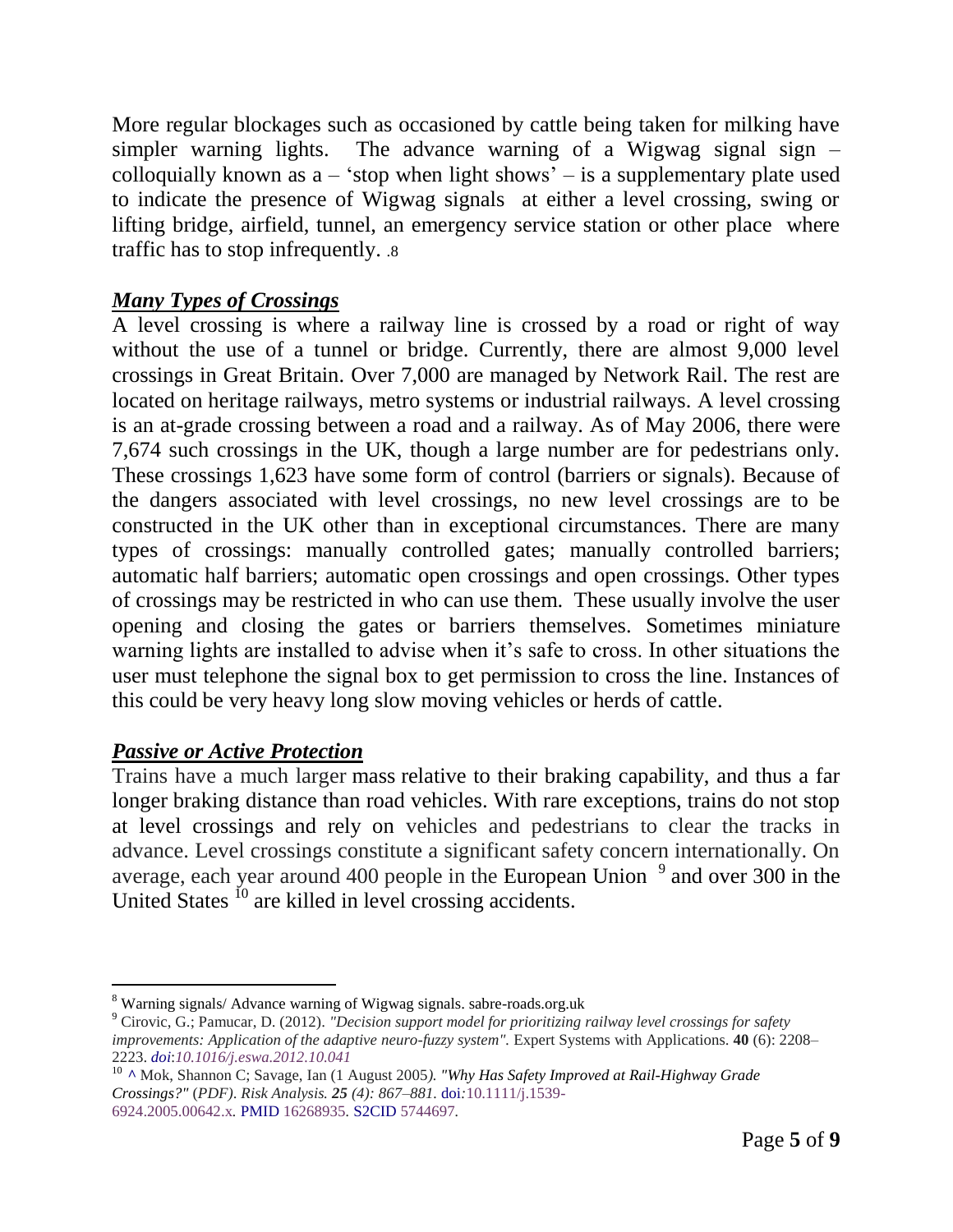Collisions can occur with vehicles as well as pedestrians; pedestrian collisions are more likely to result in a fatality. 11 Among pedestrians, young people (5–19 years), older people (60 years and over) and males are considered to be high risk users. 12 As far as warning systems for road users are concerned, level crossings either have "passive" protection, in the form of various types of warning signs, or ["active"](https://en.wikipedia.org/wiki/Grade_crossing_signals) protection, using automatic warning devices such as flashing lights, warning sounds, and barriers or gates. In the 19th century and for much of the 20th, a written sign warning "Stop, look, and listen" (or similar wording) was the sole protection at most level crossings. Today, active protection is widely available, and fewer collisions take place at level crossings with active warning systems. 13 Modern radar sensor systems can detect if level crossings are free of obstructions as trains approach. These improve safety by not lowering crossing barriers that may trap vehicles or pedestrians on the tracks, while signaling trains to brake until the obstruction clears (however, they cannot prevent a vehicle from moving out onto the track once it's far too late for the locomotive to slow even slightly). 14

#### *Wigwags & Emergency Vehicles*

A Wigwag device incorporated in vehicles headlights, flash at a pre-set rate. In its traditional form, a Wigwag constitutes the illuminating of the right and left headlamps alternatively for around half-a-second at a time. In Ireland, as in the UK, the Wigwag is only seen on the road or emergency vehicles. Some of those vehicles include: police, ambulance, fire tenders, vehicles used for disposal of bombs or explosives, mountain rescue, blood transfusion, Secretary of State for Defence and the Royal National Lifeboat Institution etc. Although the use of Wigwag lights does increase the visibility of any vehicle, it can also create problems. In situations when full-beam headlights are flashing, the Wigwag may create glare or otherwise temporarily blind the drivers of oncoming vehicles. Generally, Wigwags are prohibited on all vehicles except emergency vehicles.<sup>15</sup>

 $\overline{a}$ 

<sup>&</sup>lt;sup>11</sup> [^](https://en.wikipedia.org/wiki/Level_crossing#cite_ref-6) Australian Transport Safety Bureau (2004). *["Level crossing accident fatalities"](http://www/atsb.gov.au/publications/2004/lev_crossfat.aspx)* Check |url= value [\(help\)](https://en.wikipedia.org/wiki/Help:CS1_errors#bad_url)*.* [ [permanent dead link](https://en.wikipedia.org/wiki/Wikipedia:Link_rot)]

<sup>&</sup>lt;sup>12</sup> [^](https://en.wikipedia.org/wiki/Level_crossing#cite_ref-7) Lloyd's Register Rail (2007). *"Study of pedestrian behaviour at public railway crossings"*. Public Transport Safety Victoria.

*<sup>13</sup> [^](https://en.wikipedia.org/wiki/Level_crossing#cite_ref-8)* Federal Railroad Administration (2006). *"Railroad safety statistics*: 2005 annual report". Federal Railroad Administration, Washington D.C.

<sup>14</sup> **[^](https://en.wikipedia.org/wiki/Level_crossing#cite_ref-9)** *["Honeywell Radar Scanner, Advantages & Benefits"](http://honeywell.com/sites/aero-regelsysteme/Produktes/Documents/RS_e_40702.pdf)* (PDF)*.* [Honeywell](https://en.wikipedia.org/wiki/Honeywell) *Regelsysteme GmbH. 11 May 2012*. Retrieved 1 September 2013*.*

<sup>&</sup>lt;sup>15</sup> en.wikipaedia.org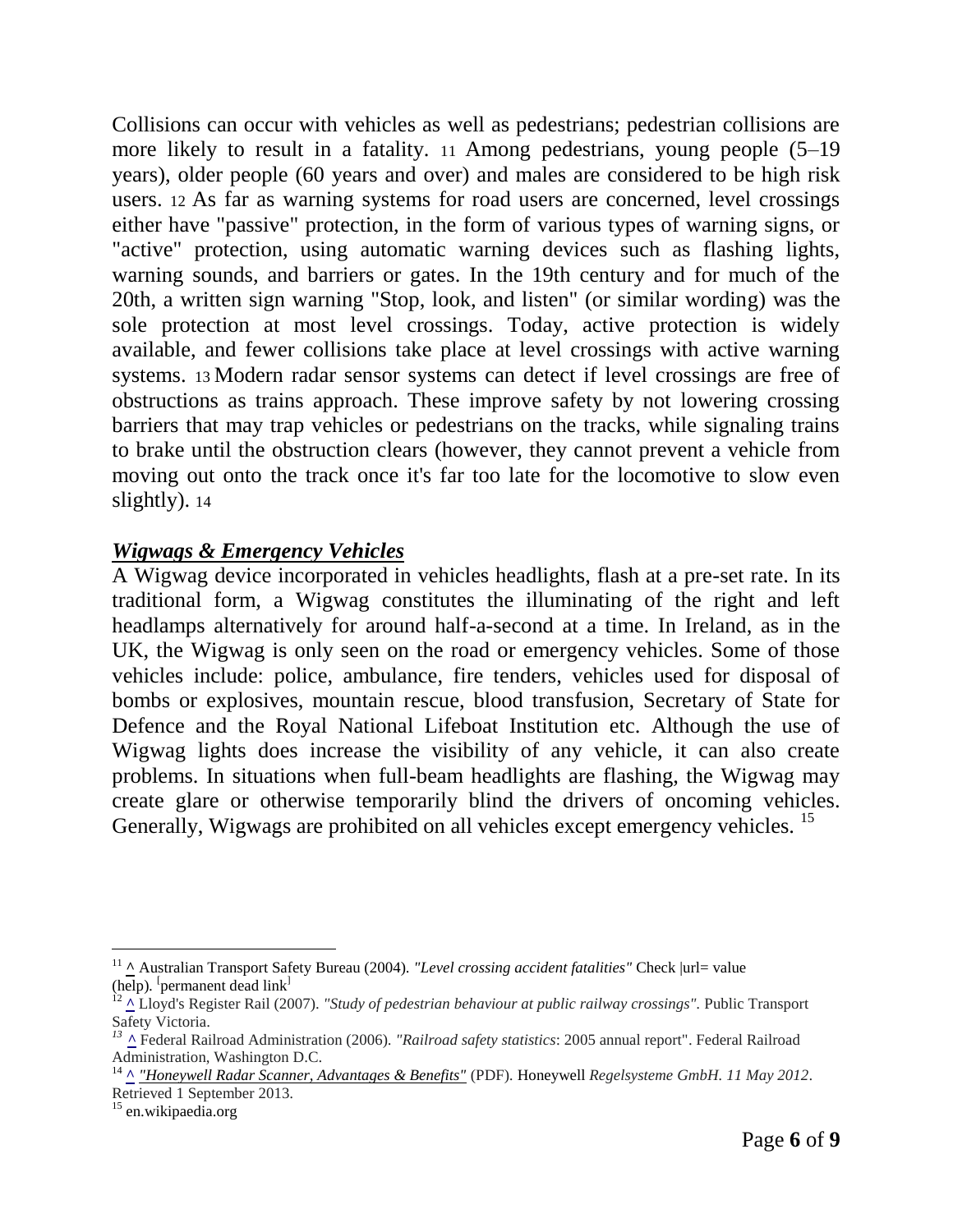### *No Unified Control*

Part of the problem with level crossings is that there is a bewildering variety of them, and very little standardisation. A vast multiplicity of authorities, executives, local councils, and private businesses share responsibility for operating and maintaining them. There is no unified control. You may have a vision, or even experience, of a modern level crossing system - a technological marvel where an automated barrier system ascends and descends in perfect synchrony with the approaching and departing trains, posing no danger to anyone and wasting little time. But not all level crossings are like that. The Health & Safety Executive has recognised the hazardous nature of level crossings by declaring that, other than in exceptional circumstances, no new level crossings will be built in Britain. The problem of intersecting rail and road routes would simply be solved in another way today; but retrofitting level crossings across the length and breadth of Britain would be a vastly expensive undertaking so these quaint features of the British road system will probably be with us for some time to come.

### *Level-Crossing Incidents*

Getting comfortable with the way level crossings operate could save your life some day. The danger is particularly acute when travelling on an unfamiliar route, perhaps making a daytime trip with your family to visit an old castle in the countryside. You come across a level crossing unlike any you've ever seen before. Perhaps there is no barrier. There may be a phone next to the roadside. What do you do? Statistics show that the number of non-passenger public fatalities on railways in Great Britain from 2001-2009 were pedestrians. Trespassing was consistently the main cause of death among members of the public (not passengers) who were killed on the rail network in GB of which 22 were trespassing at the time. <sup>16</sup> Between 2005 and 2019, the highest risk for passenger trains arose from potential collisions with vehicles at level crossings. <sup>17</sup> According to a report (undated) by the Office of Rail Regulation, the incidence of reported near miss and crossing misuse is steadily increasing. In 2005, there were over 1,000 incidents of misuse involving vehicles, 179 near misses and almost 1,400 misuse and 244 incidents involving pedestrians. In Ireland, there are just than 1,000 unattended level crossings in the Irish Rail network. On the network, there were 155 incidents at level crossings in 2019, according to Irish rail. Incidents included near-misses with cars, tractors, cyclists, pedestrians and vehicles striking barriers and vehicles abandoned on a level crossing. <sup>18</sup>

 $\overline{a}$ 

<sup>&</sup>lt;sup>16</sup> Statista. statista.com

<sup>&</sup>lt;sup>17</sup> Statista. statista.com

<sup>&</sup>lt;sup>18</sup> Irish Times. June 2017. irishtimes.com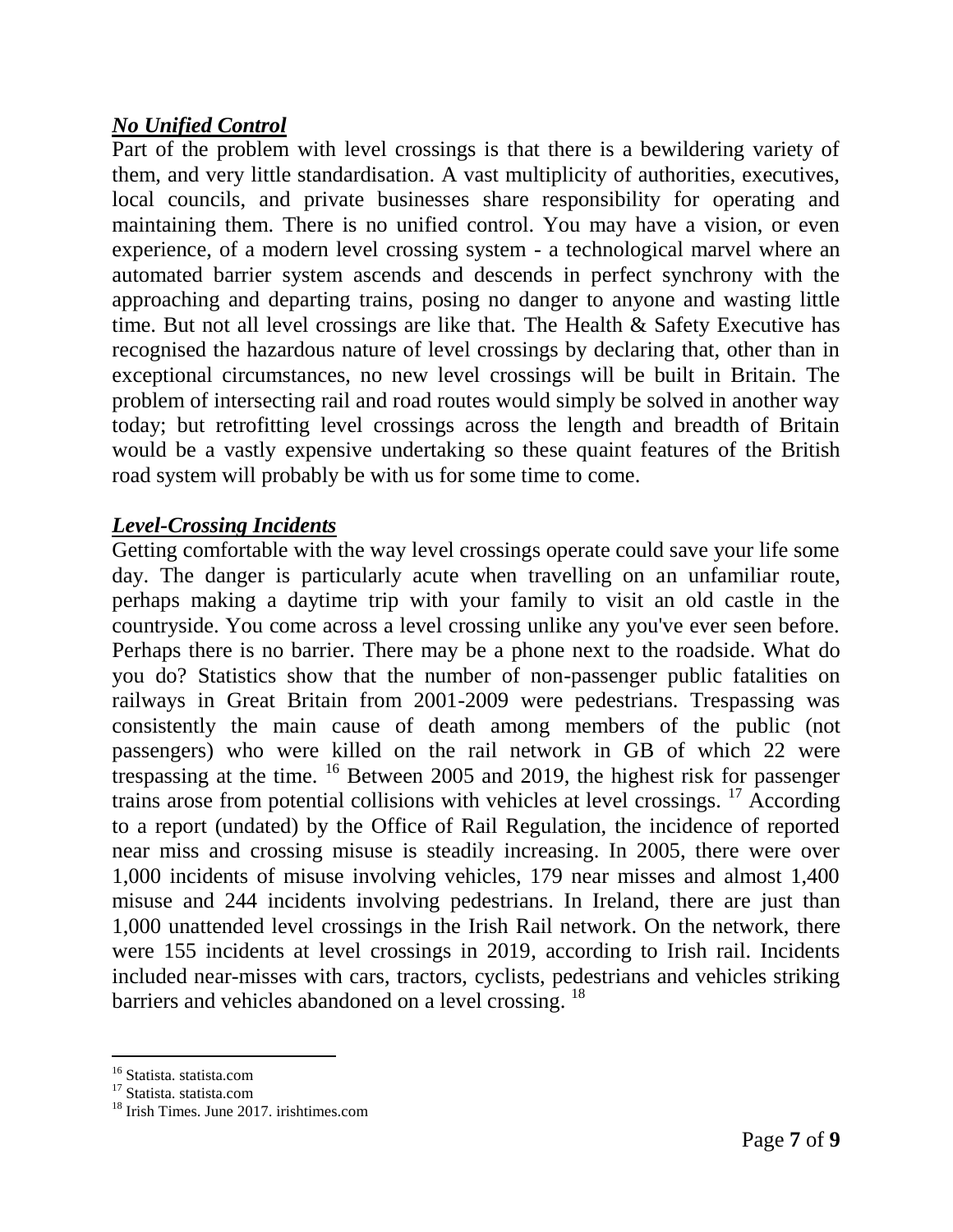If you [break down](https://www.rac.co.uk/breakdown-cover) or are involved in an accident on a level crossing, the first thing you should do is ensure all passengers get out of the car and move safely away from the crossing. Next, inform the signal operator of the issue by using the trackside telephone at the crossing and follow any instructions given. If there is no phone, call the emergency services and tell them what has happened. If possible, move the vehicle clear of the crossing if there is time before the next train arrives but remember – if at any time the sirens sound or warning lights come on, leave the vehicle and immediately get to safety away from the crossing.

#### *Conclusion*

["Wigwag"](https://www.wikiwand.com/en/Wigwag_(railroad)) was the nickname given to a type of crossing signals once common in North America, named for the [pendulum-](https://www.wikiwand.com/en/Pendulum)like motion it used to signal the approach of a train. [Albert](https://www.wikiwand.com/en/Albert_Hunt) Hunt, a [mechanical](https://www.wikiwand.com/en/Mechanical_engineer) engineer at Southern [California'](https://www.wikiwand.com/en/Southern_California)s [Pacific](https://www.wikiwand.com/en/Pacific_Electric) [Electric](https://www.wikiwand.com/en/Pacific_Electric) (PE) [interurban](https://www.wikiwand.com/en/Interurban_streetcar) streetcar railroad, invented it in 1909 for safer railroad level crossings. He utilized alternating [electromagnets](https://www.wikiwand.com/en/Electromagnet) pulling on an [iron](https://www.wikiwand.com/en/Iron) [armature.](https://www.wikiwand.com/en/Armature_(electrical_engineering)) A red steel target disc, slightly less than two feet in diameter was attached and served as a pendulum was attached. A red light in the centre of the target illuminated, and with each swing of the target a mechanical gong sounded. The new model, combining sight, motion and sound was dubbed the "Magnetic Flagman" and produced by the Magnetic Signal [Company.](https://www.wikiwand.com/en/Magnetic_Signal_Company) First developed in concept by the Stanford [Research](https://www.wikiwand.com/en/SRI_International) Institute in the late 1950s at the request of the Southern Pacific [Company](https://www.wikiwand.com/en/Southern_Pacific_Company) and patented in 1966, the design goal of the level crossing predictor was to provide a consistent warning time for trains approaching a level crossing. Wig-wag signals are [traffic signals](https://www.sabre-roads.org.uk/wiki/index.php?title=Traffic_signals) consisting of a set of three lamps mounted on a rectangular board, with an upper pair of horizontally aligned red lamps which flash alternately ('wigwag') when in operation. The lower lamp is amber. They are used for a variety of purposes, including the protection of [level](https://www.sabre-roads.org.uk/wiki/index.php?title=Level_crossing)  [crossings,](https://www.sabre-roads.org.uk/wiki/index.php?title=Level_crossing) lifting or swing bridges, and the exits from fire stations. It is an offence to pass a stop line guarded by the flashing red signals. Backing boards on which the lamps are mounted are invariably black, and normally have a red and white chequer surround, although a narrow plain white edge is occasionally used. The most common use of wigwag signals is to protect level crossings. However, as mentioned above, they are also used widely to warn of opening bridges and of vehicles emerging from fire stations as well as in a range of other situations where the road ahead may be blocked at random times of day. More regular blockages, such as those occasioned by cattle being taken for milking have simpler warning lights. In addition to the two, alternately flashing, red lamps at the top of the board, there is also normally a single amber lamp lower down. This is used in a similar fashion to the amber light on standard signal heads, warning that the red signal is about to be lit and that approaching vehicles should stop if they can do so.